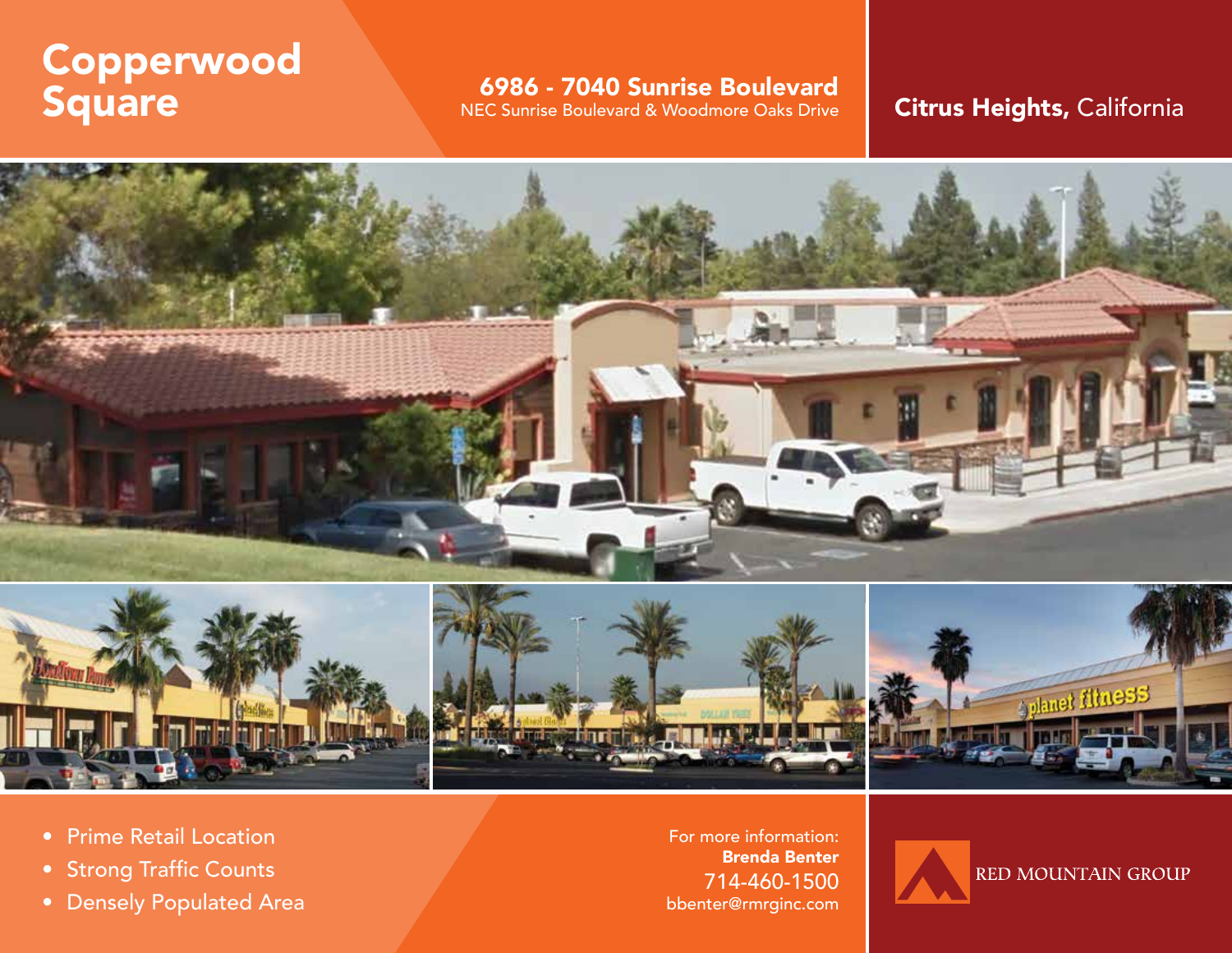# Features

- Prime Retail Location; Close Proximity to Sunrise Mall
- Strong Traffic Counts
- Densely Populated, In-fill Location
- Signalized Location
- Located on Sacramento's North/South Commercial Arterial serving Citrus Heights Area

# Traffic Counts

| Sunrise Boulevard / Woodmore Oaks Drive   |          |          | 54,700    |
|-------------------------------------------|----------|----------|-----------|
| Source: SitesUSA                          |          |          |           |
|                                           |          |          |           |
| <b>Demographics</b>                       | 1 mile   | 3 mile   | 5 mile    |
| <b>Estimated Population (2021)</b>        | 21,432   | 142,981  | 330,485   |
| Estimated Average Household Income (2021) | \$88,268 | \$95,583 | \$104,527 |

*Source: Applied Geographic Solutions 2021*

Center anchored by







Copperwood Square 6986 - 7040 Sunrise Boulevard Citrus Heights, California

For more information: Brenda Benter 714-460-1500 bbenter@rmrginc.com



1234 E. 17th Street Santa Ana, California 92701

www.redmountaingroupinc.com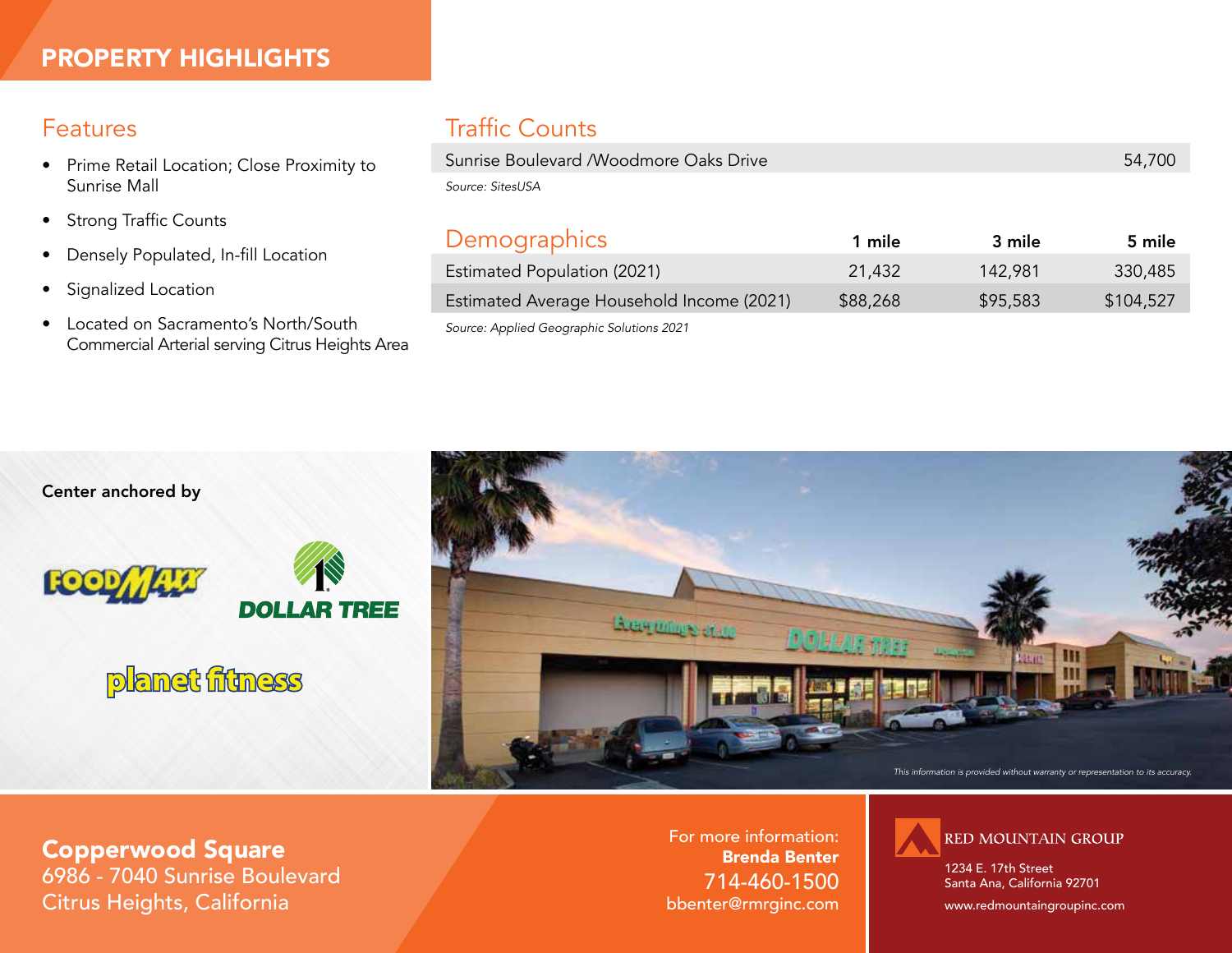SITE PLAN



*This information is provided without warranty or representation to its accuracy.*

#### Copperwood Square

6986 - 7040 Sunrise Boulevard Citrus Heights, California

For more information: Brenda Benter 714-460-1500 bbenter@rmrginc.com



1234 E. 17th Street Santa Ana, California 92701

www.redmountaingroupinc.com